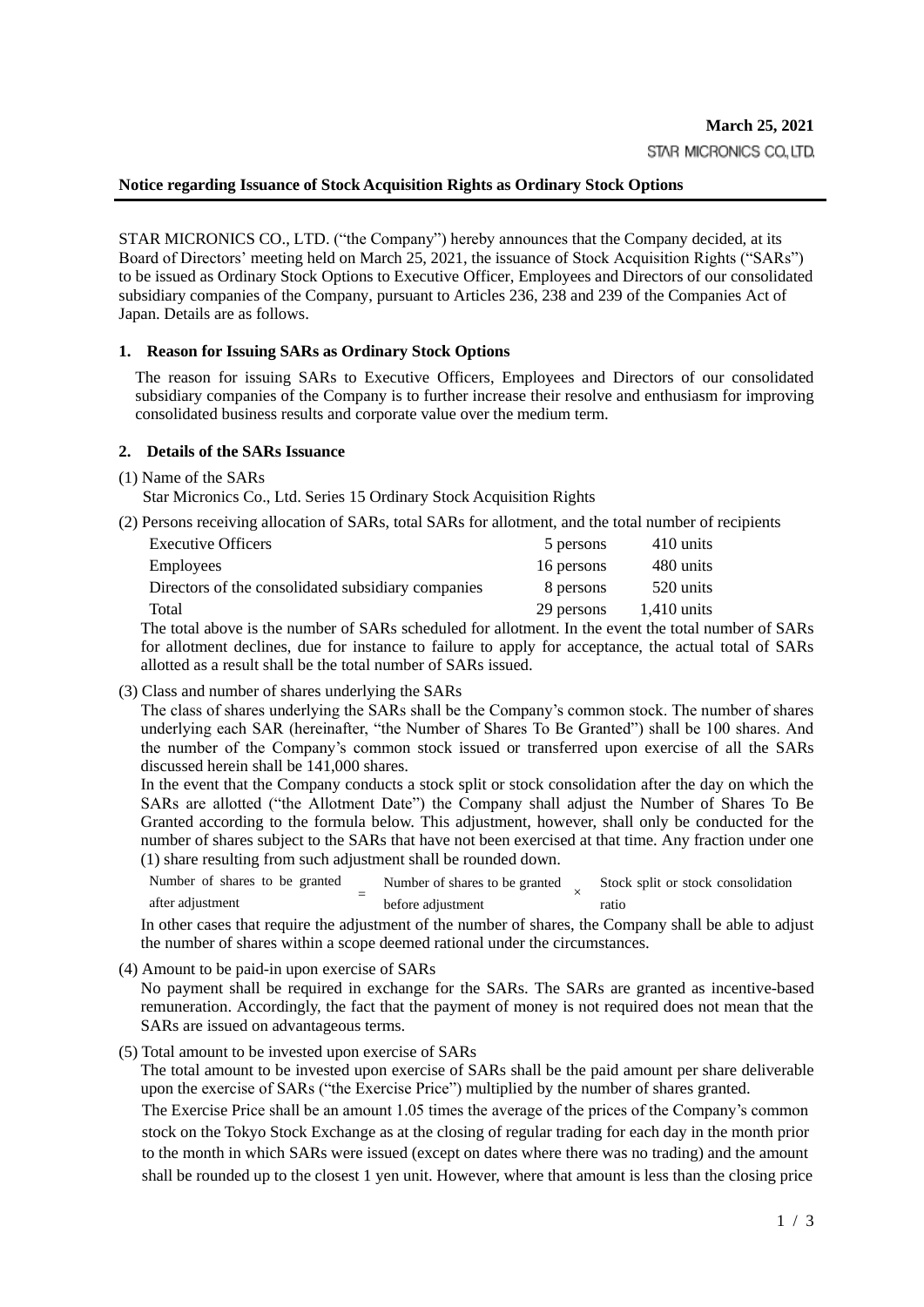of the Company's common stock at the end of regular trading on the Tokyo Stock Exchange on the allotment date (where there was no trading on that day, the closing price on the last day of trading prior to that date), the amount shall be the closing price on that date.

In the event of a stock split or stock consolidation by the Company after the allotment date, the exercise price will be adjusted using the following formula, with fractional shares less than 1 yen resulting from this adjustment rounded up.

| Exercise price after |  | Exercise price prior |                                    |  |  |
|----------------------|--|----------------------|------------------------------------|--|--|
| adjustment           |  | to adjustment        | Stock split or consolidation ratio |  |  |

In the event that the Company issues new shares at a price below market value, or conducts a cancellation of treasury stock (excluding the exercise of SARs), the exercise price shall be adjusted using the following formula, with fractional amounts less than 1 yen resulting from the adjustment rounded up.

| Exercise price<br>after adjustment |  |                              |                                     | Number of shares                   |  | Number of new shares to be issued |  |  |
|------------------------------------|--|------------------------------|-------------------------------------|------------------------------------|--|-----------------------------------|--|--|
|                                    |  |                              |                                     |                                    |  | $\times$ Paid amount per share    |  |  |
|                                    |  | Exercise price               |                                     | previously issued                  |  | Market value per share            |  |  |
|                                    |  | prior to adjustment $\times$ |                                     | Number of shares previously issued |  |                                   |  |  |
|                                    |  |                              | + Number of new shares to be issued |                                    |  |                                   |  |  |

"Number of shares previously issued" in the above formula is the figure after deduction of total shares of treasury stock held by the Company from its total number of issued shares. In the event of a cancellation of treasury stock, "Number of new shares to be issued" shall be read as "Number of shares of treasury stock for cancellation."

Should an adjustment in exercise price become necessary due to a stock consolidation, corporate separation, reduction in capital, or other comparable events after the allotment date, the Company may adjust the exercise price within a scope deemed rationale and appropriate under the circumstances.

(6) Exercise period for the SARs

The exercise period for the SARs shall be from June 1, 2023 to May 31, 2028.

(7) Conditions for exercising the SARs

- a) The persons who have received an allocation of SARs ("SAR Holders") shall, at the time of the exercise of those rights, be Directors or Executive Officers or current Employees of the Company or the Company's subsidiaries. However, this paragraph shall not apply to SAR Holders who have lost their position or ceased to hold office due to reaching compulsory retirement age or through the expiration of their term of office or as a result of actions taken at the Company's discretion.
- b) Upon the death of a SAR Holders, this right may not pass by way of succession.
- c) SARs are non-negotiable instruments and may not be pledged or transferred in any form whatsoever.
- d) Other conditions pertaining to the exercise of SARs shall be set forth in the SARs allocation contract to be concluded between the Company and the SARs Holder.
- (8) Matters concerning increase in capital and capital reserve in case of issuance of shares through exercise of SARs
	- a) When shares are issued through the exercise of SARs, the amount of capital increase shall be one-half of the maximum limit for increases in capital, etc., calculated in accordance with Article 17, Paragraph 1 of the Corporate Accounting Rules. Fractions of less than 1 yen shall be rounded up in calculations.
	- b) When shares are issued through the exercise of SARs, the amount of capital reserve to be added shall be determined by subtracting the amount of capital increase as stipulated in (a) above from the maximum limit for increases in capital, etc., indicated in (a) above.

(9) Conditions for acquiring the SARs

- a) In the event the conditions for exercising the SARs stipulated in (7) above no longer apply to a SARs Holder, the Company is entitled to acquire the said SARs for the said SARs Holder at no consideration.
- b) In the event the Company's General Meeting of Shareholders approves (or resolves by its Board of Directors where the resolution of the General Meeting of Shareholders is not necessary) a resolution for a merger agreement in which the Company ceases to exist, resolution for a merger agreement or